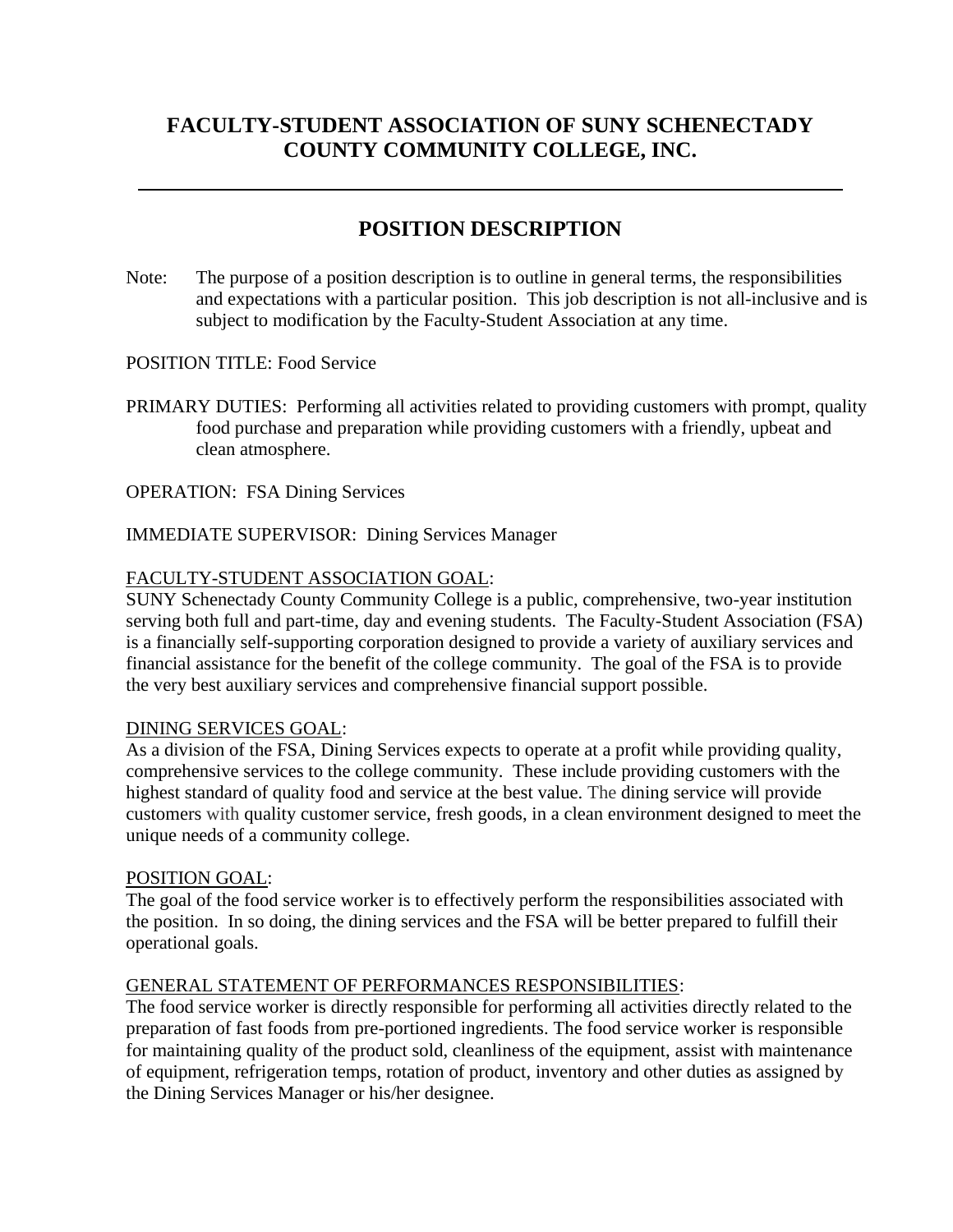### EXAMPLES OF PERFORMANCE RESPONSIBILITIES (Not All-Inclusive):

### OPERATIONAL

- Assist customers at the counter.
- May use machines for food preparation (ie Turbochef, microwave, toaster, espresso machine)
- Maintain adequate production levels per customer demands
- Dress and assemble sandwiches according to established portion and styling specifications and standards
- Ensure proper preparation, utilization, storage and rotation of food to maintain high standards of sanitation and quality
- Maintain a clean and sanitary work area
- Perform cleaning tasks to maintain cleaning standards and work as a team player
- Adhere to dress code requirements.
- Work as a cashier on a POS terminal or computerized register
- Follow cash handling and register policies under the established guidelines
- May unpack deliveries
- Operate dishwasher
- Launder linens and uniforms

### EQUIPMENT/SUPPLIES

- Perform equipment maintenance in accordance with preventive maintenance checklist
- Maintain equipment temp logs in accordance with guidelines

## CUSTOMER SERVICE

- Welcome and communicate with every customer to provide excellent customer service
- Ensure customer satisfaction by demonstrating a positive attitude and smile.
- Develop a positive working relationship with campus administration/faculty, staff and students
- Discover customer needs and appropriately suggest product with every customer to enhance service.
- Assist customers in the selection and purchase of foods and beverages
- Suggest sell and/or up sell
- Respond to customer needs and thank every customer
- Present oneself professionally and demonstrate clear communication with all customers
- Prepare food orders to the FSA standard

## **OTHER**

- Exhibit outstanding team player attitude through outstanding attendance and punctuality
- Communicate regularly with the management
- Perform other duties necessary for the effective operation of Dining Services in general or as assigned by management.